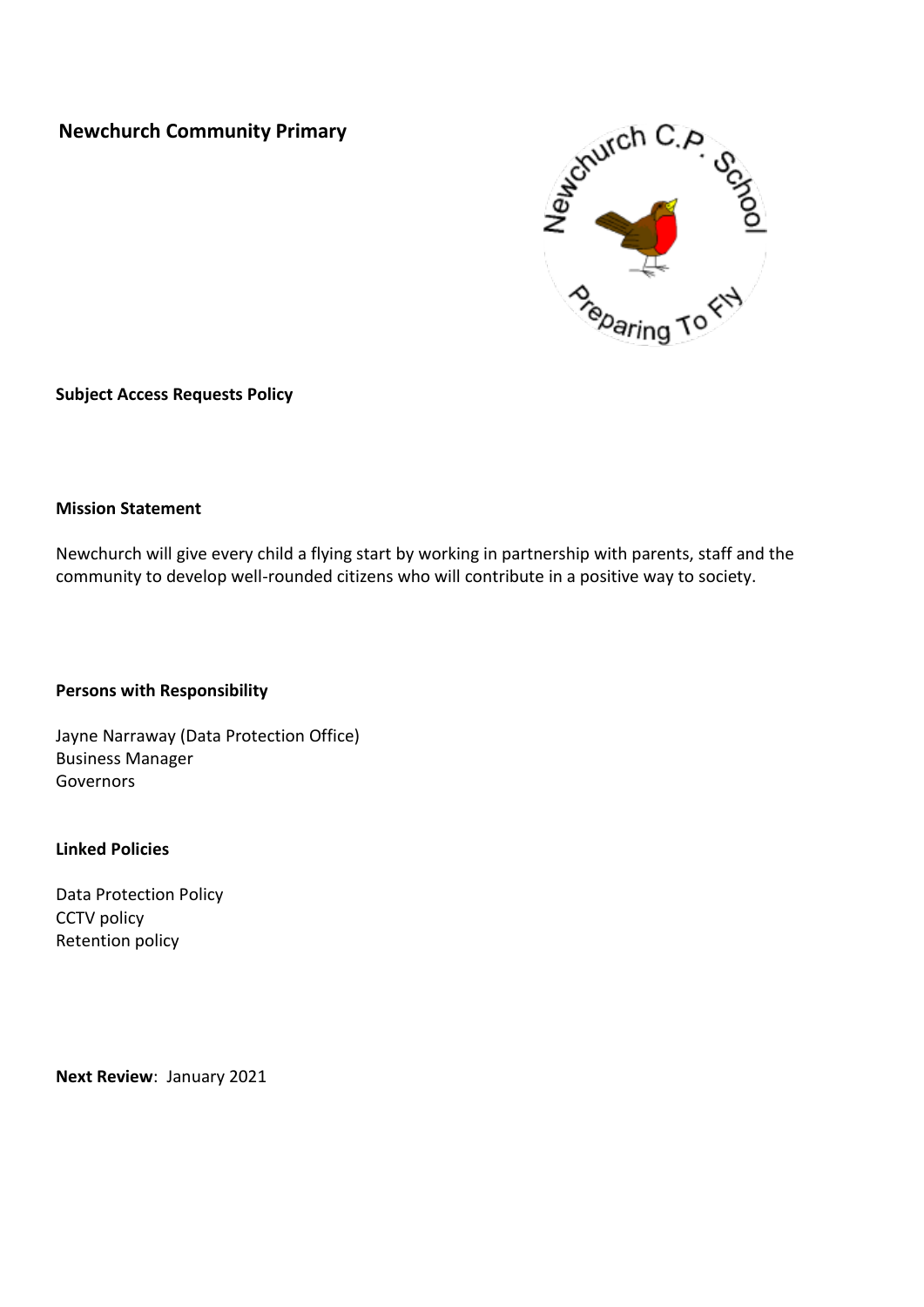### **Procedure for receiving and responding to Subject Access Requests**

### **1. Policy Statement**

1.1. All **Data Subjects** have rights of access to their **personal data**. This document sets out the procedure to be followed in relation to any requests made for the disclosure of **personal data processed** by the School.

## **2. Definition of data protection terms**

2.1. All defined terms in this policy are indicated in bold text, and a list of definitions is included in Annex 1 to this policy.

## **3. Recognising a subject access request**

- 3.1. As school **processes personal data** concerning **data subjects**, those **data subjects** have the right to access that **personal data** under Data Protection law. A request to access this personal data is known as a subject access request or SAR.
- 3.2. A **data subject** is generally only entitled to access their own **personal data**, and not to information relating to other people.
- 3.3. Any request by a **data subject** for access to their **personal data** is a SAR. This includes requests received in writing, by email, and verbally.
- 3.4. If any member of our **Workforce** receives a request for information they should inform the Data Protection Officer ("DPO") as soon as possible.
- 3.5. In order that the school is properly able to understand the nature of any SAR and to verify the identity of the requester, any requester making a request verbally should be asked to put their request in writing and direct this to the DPO.
- 3.6. A SAR will be considered (see SAR Flowchart) and responded to in accordance with the Data Protection Law.
- 3.7. Any SAR must be notified to the DPO at the earliest opportunity.

## **4. Verifying the identity of a Requester**

- 4.1. The school is entitled to request additional information from a requester in order to verify whether the requester is in fact who they say they are.
- 4.2. Where the school has reasonable doubts as to the identity of the individual making the request, evidence of identity may be established by production of two or more of the following:
	- 4.2.1. Current passport
	- 4.2.2. Current driving licence
	- 4.2.3. Recent utility bills with current address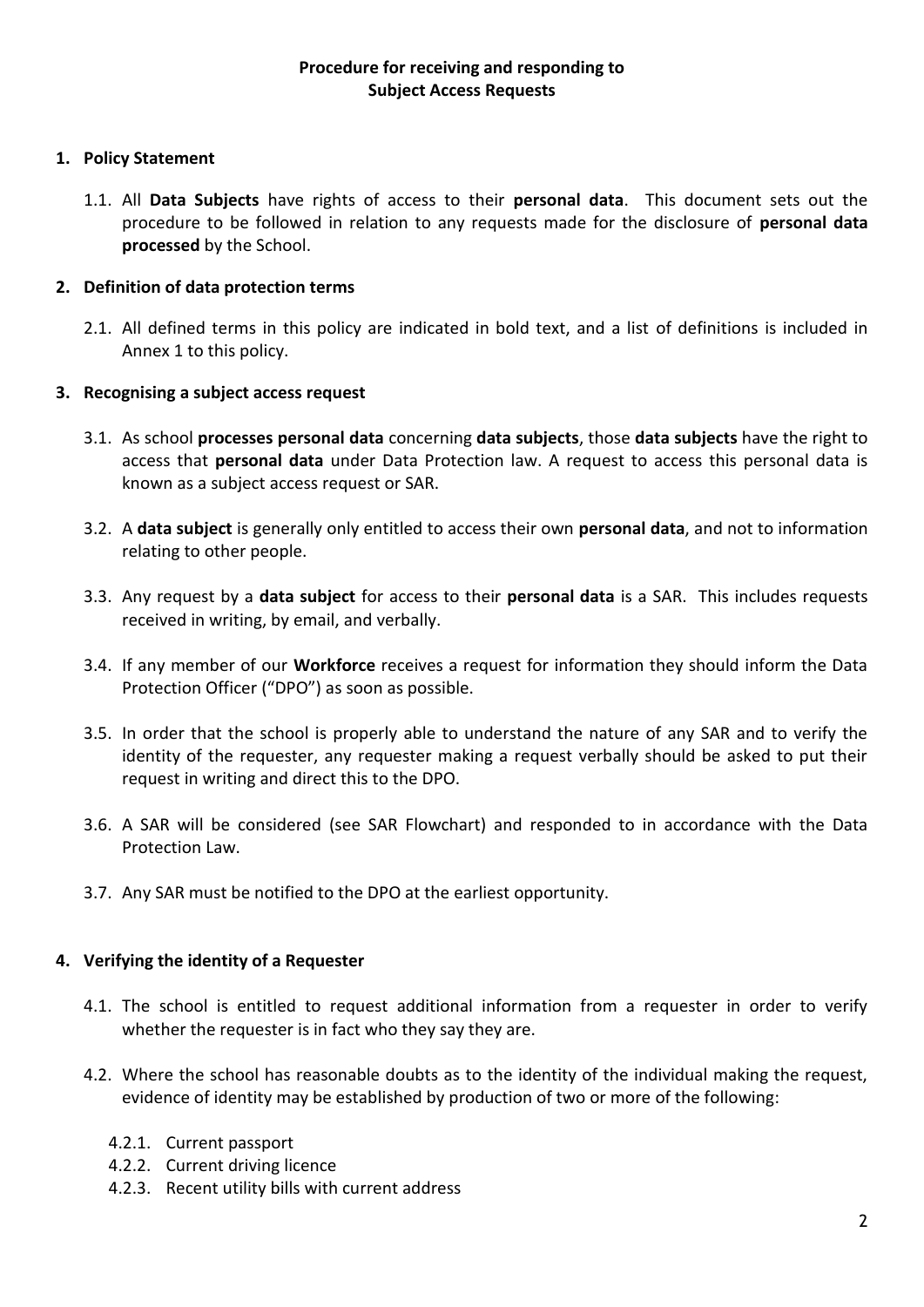- 4.2.4. Birth/marriage certificate
- 4.2.5. P45/P60
- 4.2.6. Recent credit card or mortgage statement
- 4.3. If the school is not satisfied as to the identity of the requester then the request will not be complied with, so as to avoid the potential for an inadvertent disclosure of **personal data** resulting to a data breach.
- 4.4. A parent may make the request for their child if they are under the age of 12 years old.

#### **5. Fee for Responding to Requests**

- 5.1. The school will usually deal with a SAR free of charge.
- 5.2. Where a request is considered to be manifestly unfounded or excessive a fee may be requested. Alternatively the school may refuse to respond to the request. If a request is considered to be manifestly unfounded or unreasonable the school will inform the requester why this is considered to be the case. (see sample letters)
- 5.3. A fee may also be requested in relation to repeat requests for copies of the same information. In these circumstances a reasonable fee will be charged taking into account the administrative costs of providing the information.

#### **6. Time Period for Responding to a SAR**

- 6.1. The School has one month to respond to a SAR. This will run from the later of: a. the date of the request, b. the date when any additional identification (or other) information requested is received, or c. payment of any required fee.
- 6.2. In circumstances where the school is in any reasonable doubt as to the identity of the requester, this period will not commence unless and until sufficient information has been provided by the requester as to their identity, and in the case of a third party requester the written authorisation of the **data subject** has been received (see below in relation to sharing information with third parties).
- 6.3. The period for response may be extended by a further two calendar months in relation to complex requests. What constitutes a complex request will depend on the particular nature of the request. The DPO must always be consulted in determining whether a request is sufficiently complex as to extend the response period.
- 6.4. Where a request is considered to be sufficiently complex as to require an extension of the period for response, the school will notify the requester within one calendar month of receiving the request, together with reasons as to why this is considered necessary. See sample extension letter)
- 6.5. A request may be received during or less than one month prior to a school holiday. Where a request is made prior to a holiday period the school will seek to respond prior to that holiday commencing, however where this is not possible then the school will inform the requester that this is the case.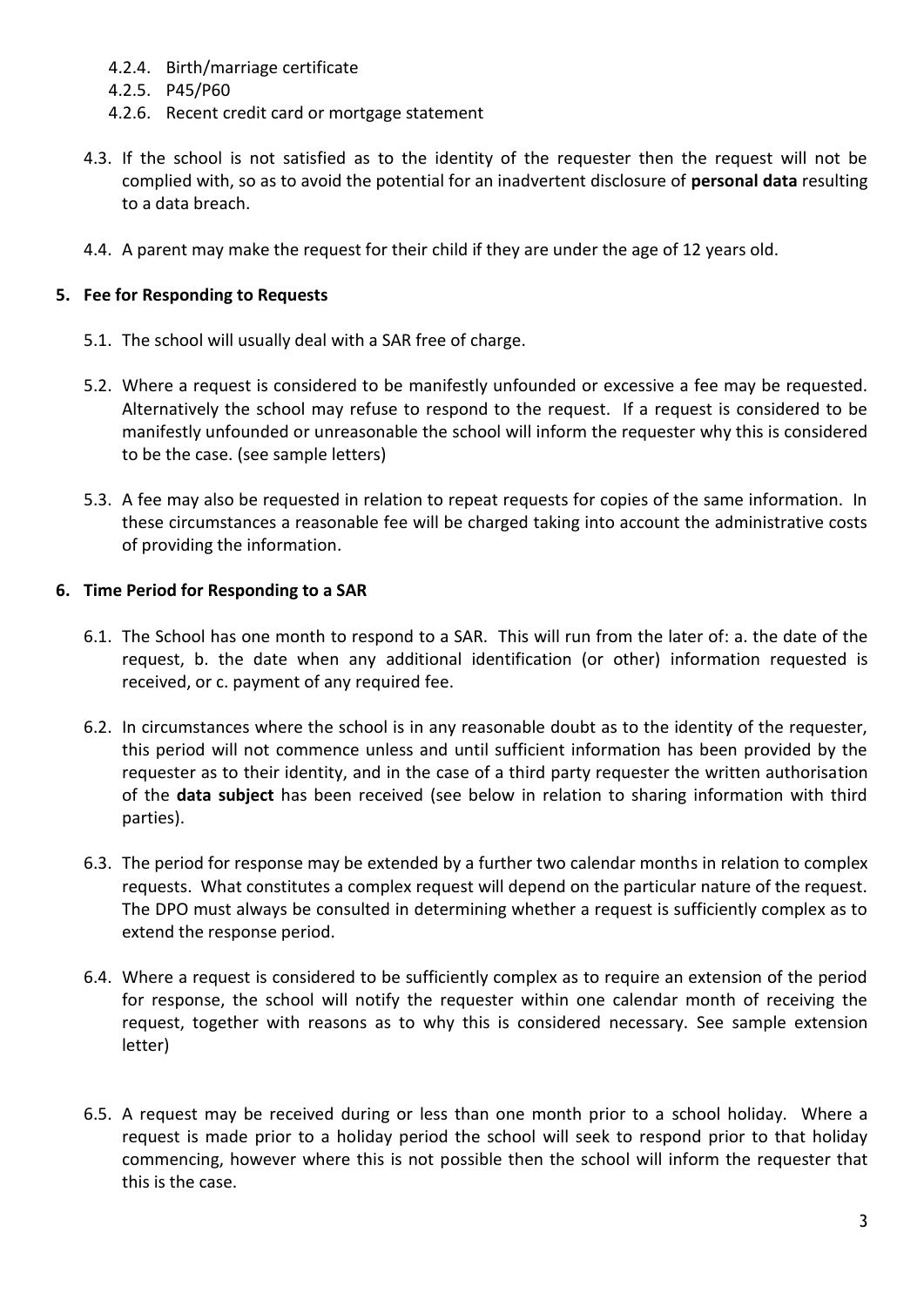6.6. Requests received during extended holiday periods may not be able to be responded to within the one month response period. The school will in those circumstances send out an initial acknowledgement of the request as set out in Annex 1, followed by a further acknowledgment as soon as possible following commencement of the next term setting out details of when a full response will be provided (being not more than one month of commencement of that term).

### **7. Form of Response**

7.1. A requester can request a response in a particular form. In particular where a request is made by electronic means then, unless the requester has stated otherwise, the information should be provided in a commonly readable format.

### **8. Sharing Information with Third Parties**

- 8.1. **Data subjects** can ask that you share their **personal data** with another person such as an appointed representative (in such cases you should request written authorisation signed by the **data subject** confirming which of their **personal data** they would like you to share with the other person).
- 8.2. Equally if a request is made by a person seeking the **personal data** of a **data subject**, and which purports to be made on behalf of that **data subject**, then a response must not be provided unless and until written authorisation has been provided by the **data subject**. The School should not approach the **data subject** directly but should inform the requester that it cannot respond without the written authorisation of the **data subject**.
- 8.3. If the School is in any doubt or has any concerns as to providing the **personal data** of the **data subject** to the third party, then it should provide the information requested directly to the **data subject**. It is then a matter for the **data subject** to decide whether to share this information with any third party.
- 8.4. **Personal data** belongs to the **data subject**, and in the case of the **personal data** of a child regardless of their age the rights in relation to that **personal data** are theirs and not those of their parents. Parents, in most cases, do not have automatic rights to the **personal data** of their child.
- 8.5. However there are circumstances where a parent can request the **personal data** of their child without requiring the consent of the child. This will depend on the maturity of the child and whether the school is confident that the child can understand their rights. Generally where a child is under 12 years of age they are deemed not to be sufficiently mature as to understand their rights of access and a parent can request access to their **personal data** on their behalf.
- 8.6. In addition to the right of subject access, parents of children at maintained schools have specific rights to be provided with copies of their child's educational record.
- 8.7. As the School is a maintained school, any request for a child's educational record, will be handled under the Education (Pupil Information) (England) Regulations 2005.

Accordingly the Governing Body will either: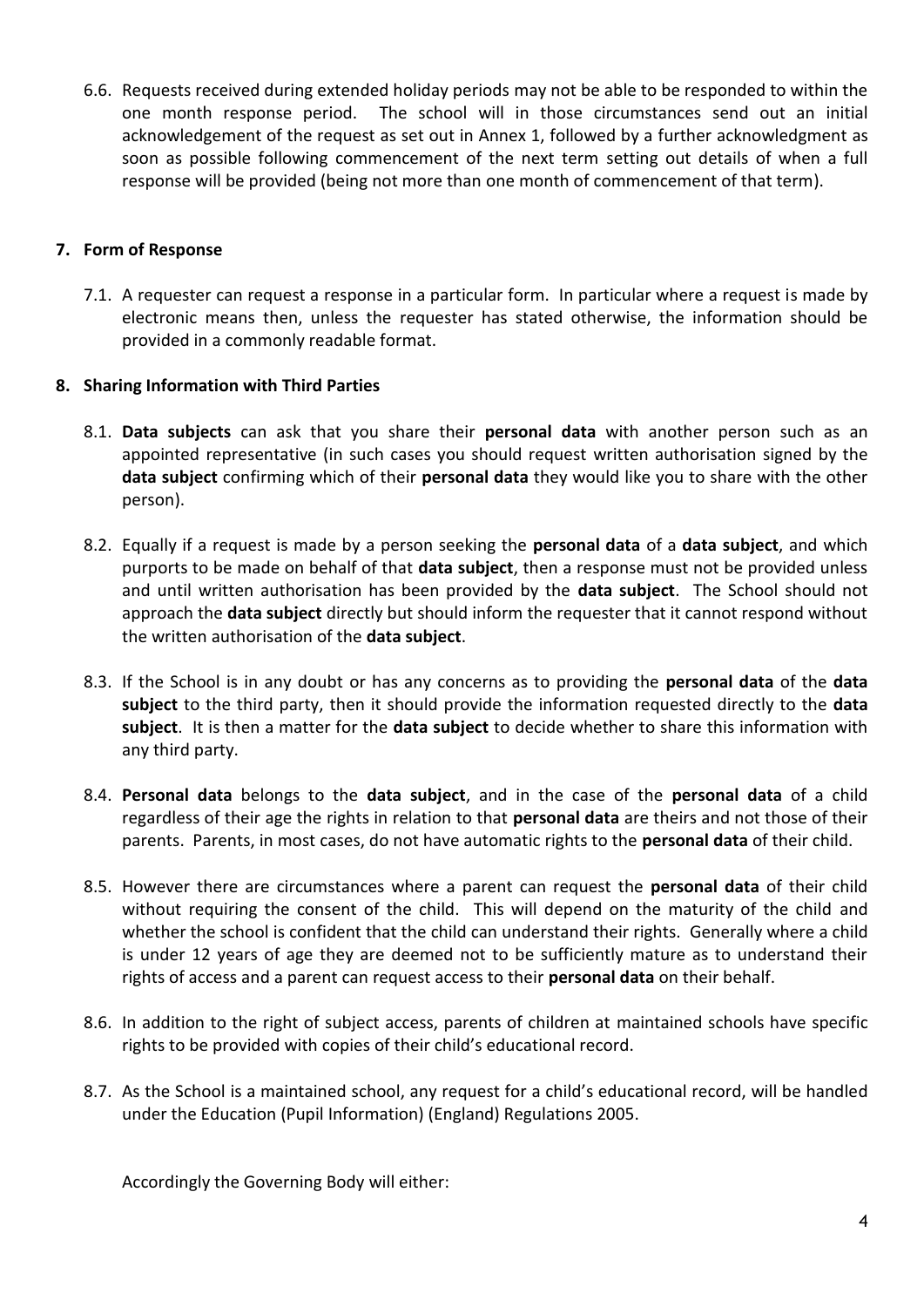- a) make the pupil's educational record available for inspection by the parent, free of charge, within fifteen school days of receipt of the parent's written request for access to that record; or
- b) provide a copy of a pupil's educational record to the parent, on payment of such fee (not exceeding the cost of supply), if any, as the governing body may prescribe, within fifteen school days of receipt of the parent's written request for a copy of that record.

### **9. Withholding Information**

- 9.1. There are circumstances where information can be withheld pursuant to a SAR. These are specific exemptions and requests should be considered on a case by case basis.
- 9.2. Where the information sought contains the **personal data** of third party **data subjects** then the school will:
	- 9.2.1. Consider whether it is possible to redact information so that this does not identify those third parties, taking into account that it may be possible to identify third parties from remaining information;
	- 9.2.2. If this is not possible, consider whether the consent of those third parties can be obtained; and
	- 9.2.3. If consent has been refused, or it is not considered appropriate to seek that consent, then to consider whether it would be reasonable in the circumstances to disclose the information relating to those third parties. If it is not then the information may be withheld.
- 9.3. So far as possible the school will inform the requester of the reasons why any information has been withheld.
- 9.4. Where providing a copy of the information requested would involve disproportionate effort the school will inform the requester, advising whether it would be possible for them to view the documents at the school or seeking further detail from the requester as to what they are seeking, for example key word searches that could be conducted, to identify the information that is sought.
- 9.5. In certain circumstances information can be withheld from the requester, including a **data subject**, on the basis that it would cause serious harm to the **data subject** or another individual. If there are any concerns in this regard then the DPO should be consulted.

### **10. Process for dealing with a Subject Access Request**

- 10.1.When a subject access request is received, the school will:
	- 10.1.1. notify the [DPO who will be responsible for managing the response] and relevant department heads. The DPO for Newchurch Primary School is Jayne Narraway (Headteacher).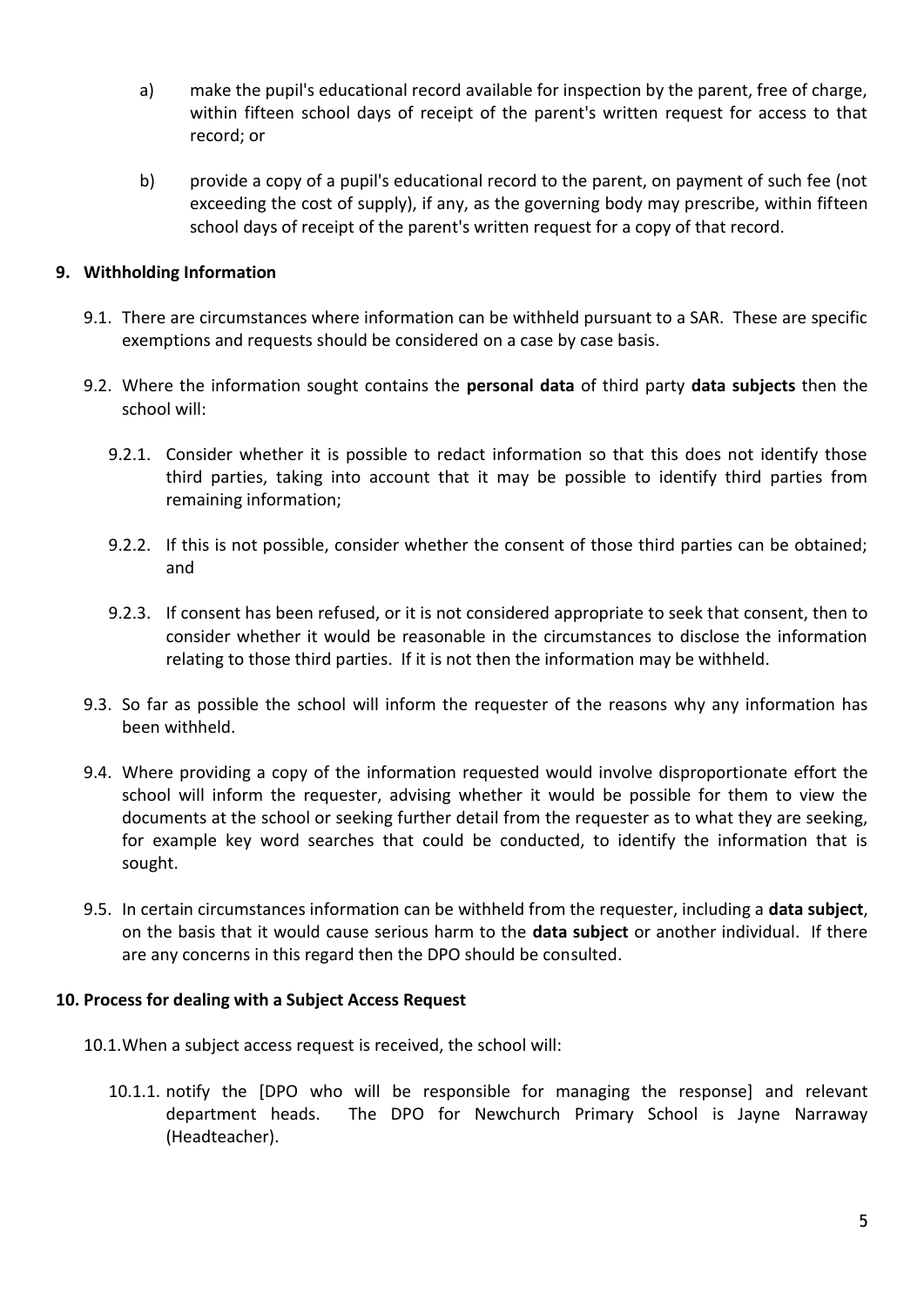- 10.1.2. [subject to para 6.6 above,] acknowledge receipt of the request and provide an indication of the likely timescale for a response within 5 working days (see template);
- 10.1.3. take all reasonable and proportionate steps to identify and disclose the data relating to the request;
- 10.1.4. never delete information relating to a subject access request, unless it would have been deleted in the ordinary course of events – it is an offence to amend or delete data following receipt of a SAR that would not have otherwise been so amended or deleted;
- 10.1.5. consider whether to seek consent from any third parties which might be identifiable from the data being disclosed;
- 10.1.6. seek legal advice, where necessary, to determine whether the school is required to comply with the request or supply the information sought;
- 10.1.7. provide a written response, including an explanation of the types of data provided and whether and as far as possible for what reasons any data has been withheld (see template); and
- 10.1.8. ensure that information disclosed is clear and technical terms are clarified and explained.

### **11. Recording and tracking of a Subject Access Request**

11.1 When a SAR occurs, this will be logged on the SAR and Freedom of Information log. This gives details of:

- Name of the requester
- Requester type
- Class of the child and cohort
- Date of the request
- Time and date of acknowledgement of receipt of request
- Response deadline
- If it is an electronic or written request
- If ID/consent has been received
- Rejected or accepted
- Reason for rejection if applicable
- If the requester has been informed of the rejection
- Fee for the request if applicable
- Who the request handler was
- Who authorised the request
- Any further comments